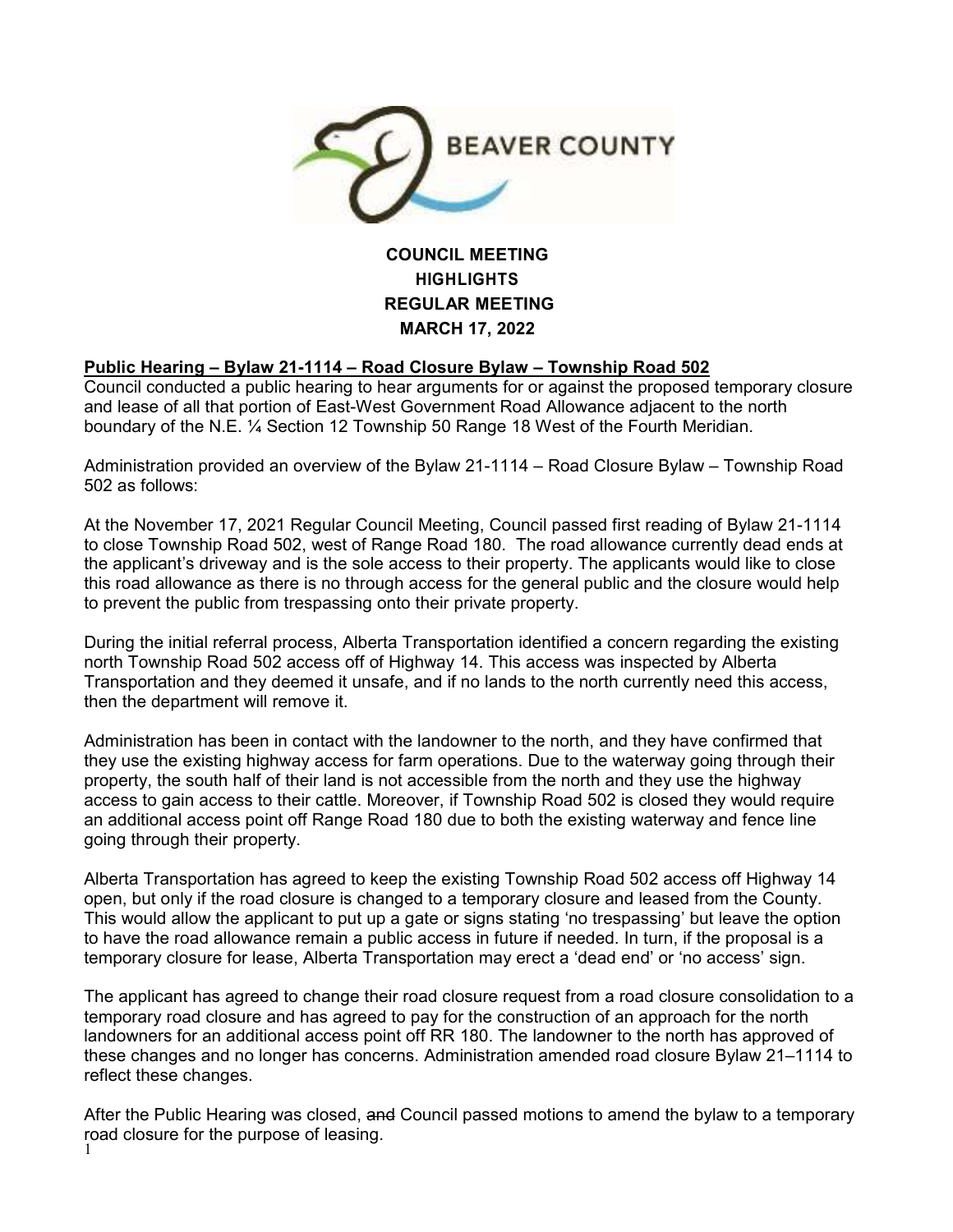The road closure Bylaw 21-1114 will now be referred to Alberta Transportation for approval prior to 2nd and 3rd readings.

## **Bylaw 22-1120 – Surface Drainage Bylaw**

At the September 1, 2021, Special Council meeting. County Council approved Surface Drainage Bylaw 21-1110 to enable the County to investigate drainage-related complaints wherever the County has jurisdiction over drainage and waterbodies. This applies primarily to the registered subdivisions in Divisions 1 and 2.

The Bylaw provides for the following:

- a) prohibits the alteration of the surface elevation or grade of any property (public or private) if such work creates a nuisance or danger, adversely affects the stability of a slope, alters an onsite storm water management system, or alters the elevation of an adjacent property.
- b) restricts naturally occurring drainage features or easements from being filled, drained, or redirected.
- c) provides the authority for a Designated Officer to inspect a property, although inspection activities are subject to the Municipal Government Act, which requires proper notice and consent of the landowner.
- d) includes enforcement provisions, such as tickets and fines, or the issuance of a Stop Order to require that the landowner return the property to its proper drainage pattern.

The County's Community Peace Officer reviewed the Bylaw with Alberta Environment and Parks (AEP). AEP provided the following comments:

- 1. The definition of "Lot" (Section 2(h)) includes "a quarter section", which is under AEP's jurisdiction. AEP is concerned that there may be confusion related to enforcement action under Section 25, which refers to a "Lot".
- 2. Section 5 restricts anyone from filling, draining, redirecting, or otherwise altering any surface drainage feature, watercourse, or wetland area without written authorization from the CAO and AEP. AEP is concerned that there may be confusion that the CAO has authority to permit alterations on land which is under AEP's jurisdiction.

Council acknowledged these concerns and passed three readings of Bylaw 22-1120 (repealing the previous bylaw) to clarify the jurisdictional issues

## **Bylaw 22-1119 Procedural Bylaw**

At the March 2, 2022, Regular Council meeting, Council passed first reading of Bylaw 22-1119, Procedural Bylaw.

Bylaw 22-1119 includes amendments as follows:

- 1. Introduction of Consent Agendas for disposition of agenda items which do not require Council discussion or debate. Consent Agendas will enable the efficient handling of routine items and provide Council will additional time to discuss priority items.
- 2. A rescinding motion will require a Notice of Motion before being considered by Council.
- 3. Change to the Council meeting commencement time to 9:30 am.
- 4. Limit the distribution of Council agenda packages to electronic means. Paper copies will no longer be provided. Provide for the distribution of background information for Closed Session discussions in advance of the meeting when additional time is required for Council to review the information.
- 5. Provide for discussion and debate on a bylaw after first reading (instead of after second reading).
- 6. Provide for background information related to Closed Session Agenda items to be distributed separately and in a secure manner with the Agenda.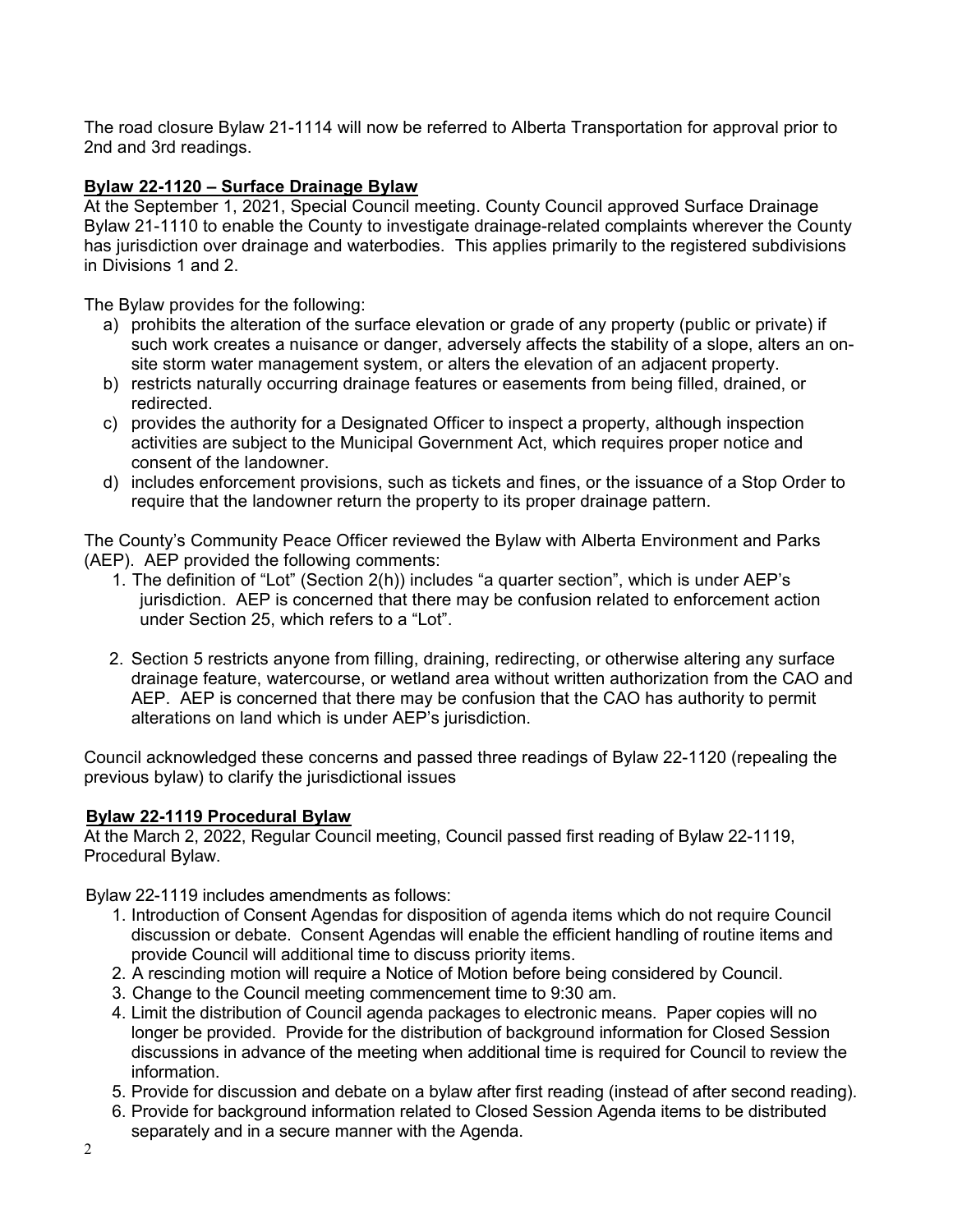Council considered and approved the following additional amendments

- 1. Clarify that tabling motions are not debatable.
- 2. Clarify the contact information required when a person submits correspondence to Council.

Council passed second and third reading of Bylaw 22-1119, as amended.

## **Community Supports Requests**

Council passed a motion that Council approve the following Community Support Grants:

- 1. Community Support operating grant of \$2500 to Beaverhill Bird Observatory.
- 2. Community Support capital grant of \$2500 to Friends of Saint John the Baptist Church Society.
- 3. Community Support capital grant of \$2500 to Holden Agricultural Society.
- 4. Community Support operating grant of \$2500 to the Holden Junior Cattlemen Society.
- 5. Community Support capital grant of \$2500 to the Tofield 1988 Curling Club.
- 6. Community Support operating grant of \$2500 to the Tofield Golden Club.
- 7. Community Support capital grant of \$2500 to the Viking Community Wellness Society.

### **Camp Lake and Black Nugget Lake Campgrounds**

Operator/hosts are needed for the operation and maintenance of Camp Lake & Black Nugget Lake campgrounds. The County received five tenders, the tenders were ranked and H.Y. Cleaning Services received the highest score.

Following a recorded vote, Council passed a motion that Council authorize administration to enter into a contract with H.Y. Cleaning Services as operators/hosts for both campgrounds for 2022 - 2024 camping seasons.

### **Rural Emergency Medical Services Challenges**

At the March 14, 2022, Mayors/Reeves Liaison Committee Meeting, Stettler County Reeve Larry Clarke tabled the issue of rural emergency medical services challenges. The discussion by the Committee members brought to light the many challenges that municipalities are facing with respect to the provision of emergency medical services from contract extensions, aging ambulances, and lack of ambulance availability.

Rural Municipalities of Alberta President, Paul McLauchlin, advised that a Committee had been formed by the RMA and tasked with providing advice to the Minister of Health on solutions to challenges facing Alberta's emergency medical services system. The Committee is to provide recommendations to the Minister by May 2022. President McLauchlin requested that rural municipalities forward their concerns in writing to the RMA as soon as possible so that they may be considered by the Committee.

Council passed a motion authorizing the Reeve to forward a letter to the Rural Municipalities of Alberta regarding the following rural emergency medical services challenges:

- 1. Ambulance availability within the region due to the Provincial dispatch service methodology;<br>2. Delavs in acquiring new ambulances:
- Delays in acquiring new ambulances;
- 3. Provincial contract extensions with little increase in financial compensation;
- 4. Impact on fire protection services.
- 3